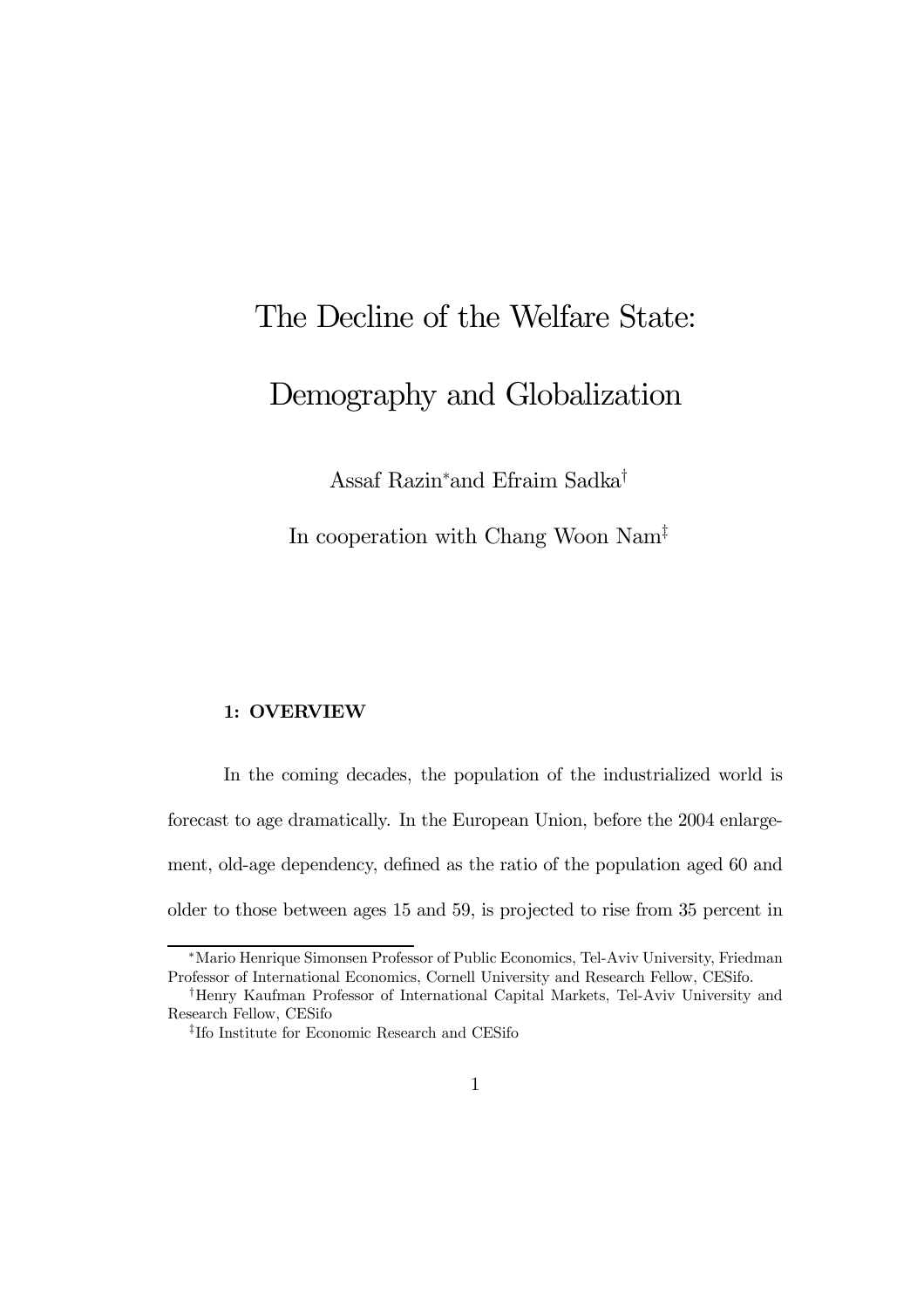2000 to 66 percent in 2050. Within the European Union, aging is expected to be most pronounced in Germany, Italy and Spain, where this ratio is forecast to rise to 71, 76 and 81 percent, respectively, by 2050. Aging trends are almost as severe in Japan, where old-age dependency is forecast to rise from 36 to 70 percent over the same period. In comparison, projected population trends in the United States look almost benign. The Census Bureau currently forecasts that the old-age dependency ratio will reach 47 percent in 2050, up from 27 percent in  $2000$ <sup>1</sup>

The aging of the population has far-reaching implications for national pension systems.<sup>2</sup> In the continental Europe, most state pension systems are unfunded (pay-as-you-go systems) and the benefits are quite generous. This will necessitate a sharp rise in taxes if benefits are maintained largely intact. The O.E.C.D. predicts that France, for example, will have to spend 33 percent more as a share of gross domestic product than it does now.

Similarly, in many other countries, the simulated tax contribution rates that would balance the old-age social security systems are significantly higher than the statutory rates. For example, Brugiavini (1999) reports that this simulated rate reached 44 percent for Italy in 1991.

The Economist (24th August, 2002, p.21) looks at another dimension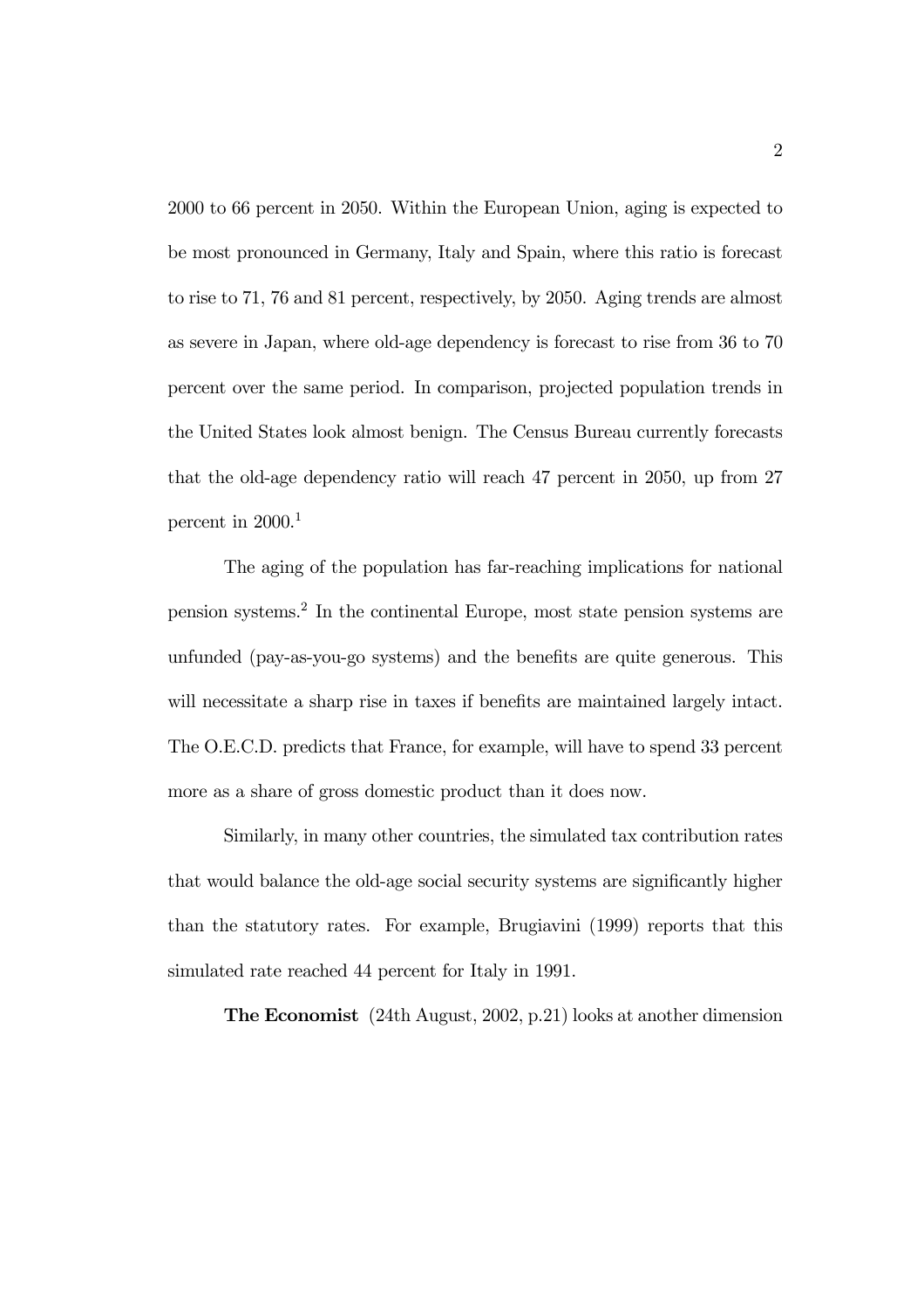of the financial burden, that is the public debt:

"On some estimates, by 2050, government debt could be equivalent to almost 100 percent of national income in America, 150 percent in the EU as a whole, and over 250 percent in Germany and France."

To put these staggering figures in a proper perspective, recall that the Stability and Growth Pact of the EU puts a 60 percent target ceiling on public debt as a percentage of national income!<sup>3</sup>

A comprehensive study conducted recently by Jagadeesh Gokhale and Kent Smetters (2003) takes into account all current liabilities and projected future expenditures of the U.S. government and compares them with all the revenues the government can expect to collect in the future. The difference (in present value) is a staggering deficit of 44 trillion dollars, an almost quadruple of GNP.<sup>4</sup> Major contributing factors to this deficit are old-age social security and medicare.

Similarly, the widespread low-skill migration also puts a strain on the public finances of the welfare state. Being relatively low earners, migrants are typically net beneficiaries of the welfare state, that is, they are expected to receive benefits in excess of the taxes (contributions) they pay. For instance, a recent study, initiated by the U.S. National Research Council, estimates the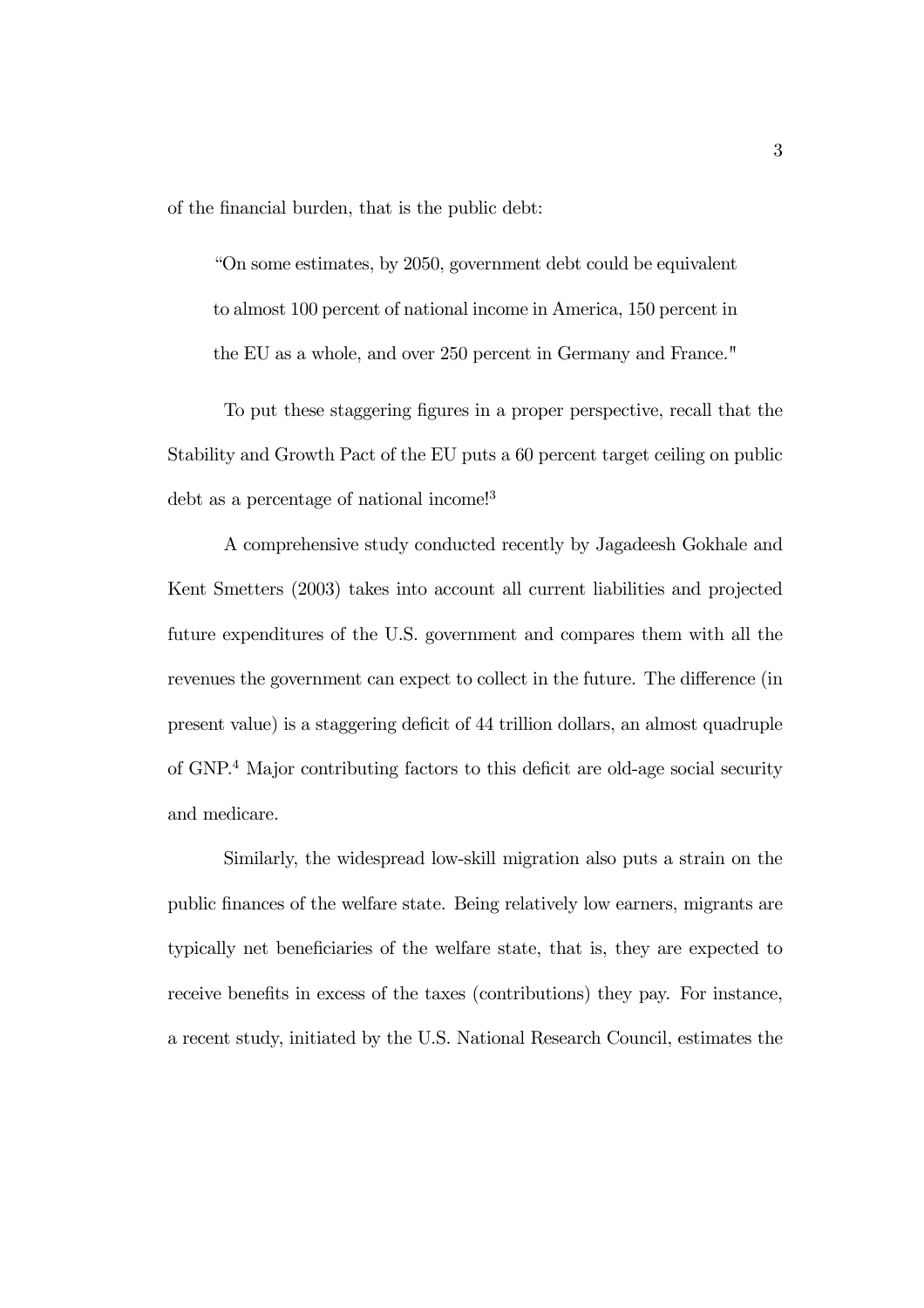overall net fiscal burden of migrants (aged 20-40 years, with less than highschool education on arrival) at about \$60,000-\$150,000, over their own lifetime; see Smith and Edmonston (1997).

One would naturally expect that as the share of the elderly in the population rises when the population ages, their political clout would strengthen the pro welfare-state coalition. Similarly, one would expect this coalition to gain more political power as more low-skill migrants are naturalized. Thus, aging and migration seem to tilt the political power balance in the direction of boosting the welfare state, imposing a growing burden on the existing workforce. However, the theme that we put forth in this book is quite the opposite: Aging and low-skill migration generates indirectly political processes that trim rather than boost the size of the welfare state. We reach this somewhat surprising conclusion by carefully working through a conventional model of a political-economy determination of the welfare state. We also provide some supportive empirical evidence from the EU and the U.S. for this general theme.

But what if the welfare state tries to rely more heavily on capital taxes in order to finance the social benefits it provides? Recall that the old derive most of their income from capital because they retired from work. So, at first thought, it may seem that as the share of the old in an aging population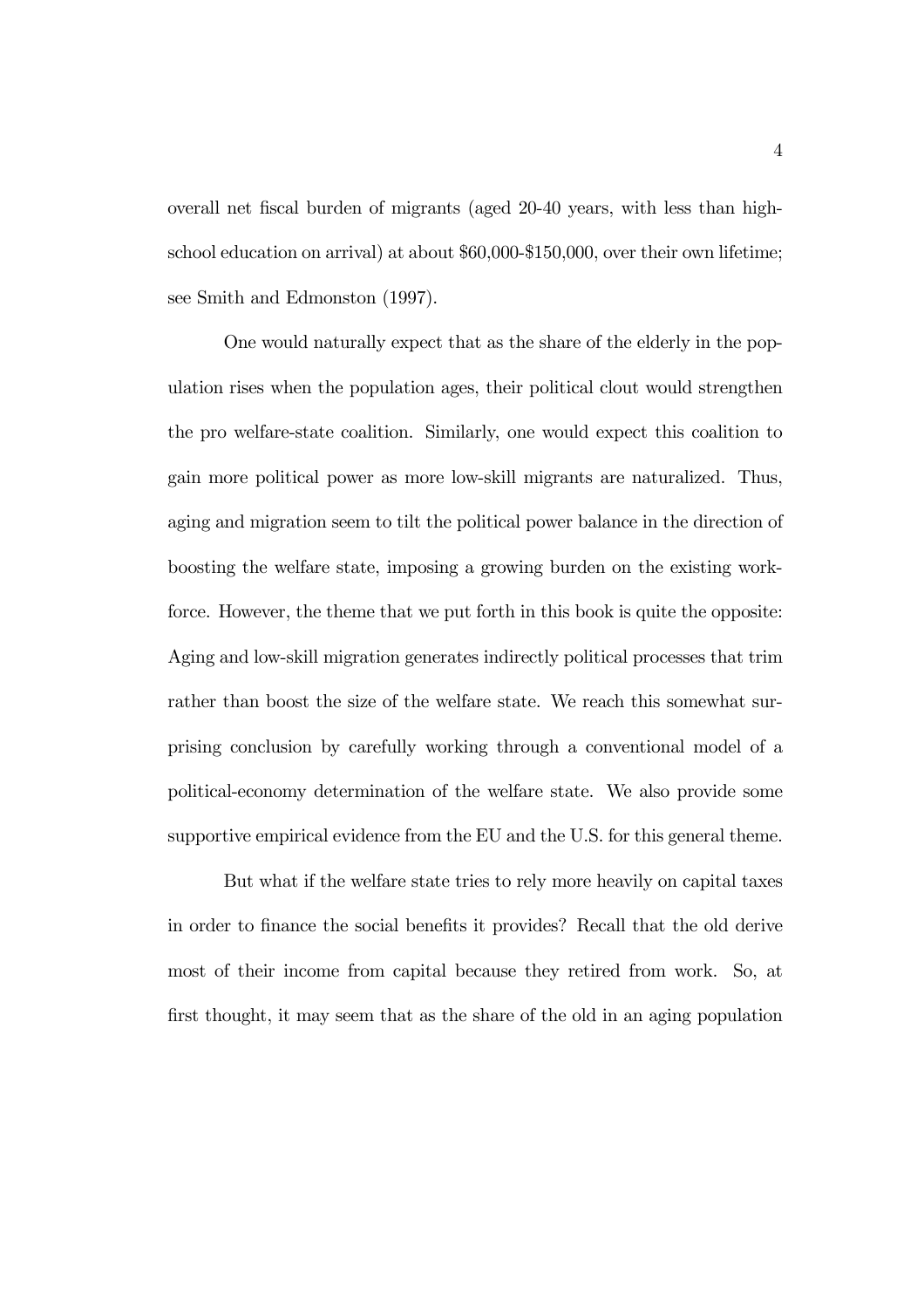rises, then an attempt to rely more heavily on capital taxes would face a stiffer political resistance. However, after a careful scrutiny of this hypothesis we come to an unconventional conclusion: Aging plausibly tilts the political power balance in favor of larger capital-financed welfare state. We provide also supportive empirical evidence from the EU for this conclusion.

Is the latter conclusion relevant? After all, aging is not the only process witnessed nowadays. Globalization across various economies is another universal phenomena to reckon with.<sup>5</sup> Can therefore high capital taxes survive international tax competition brought about by such globalization?

Evidently, in the absence of world-wide tax coordination and enforcement, the answer is in the negative.<sup>6</sup> As put succinctly by **The Economist** (31st May, 1997, p.17):

"Globalization is a tax problem for three reasons. First, firms have more freedom over where to locate... . This will make it harder for a country to tax [a business] much more heavily than its competitors... . Second, globalization makes it hard to decide where a company should pay tax, regardless of where it is based...

. This gives them [the companies] plenty of scope to reduce tax bills by shifting operations around or by crafting transfer-pricing...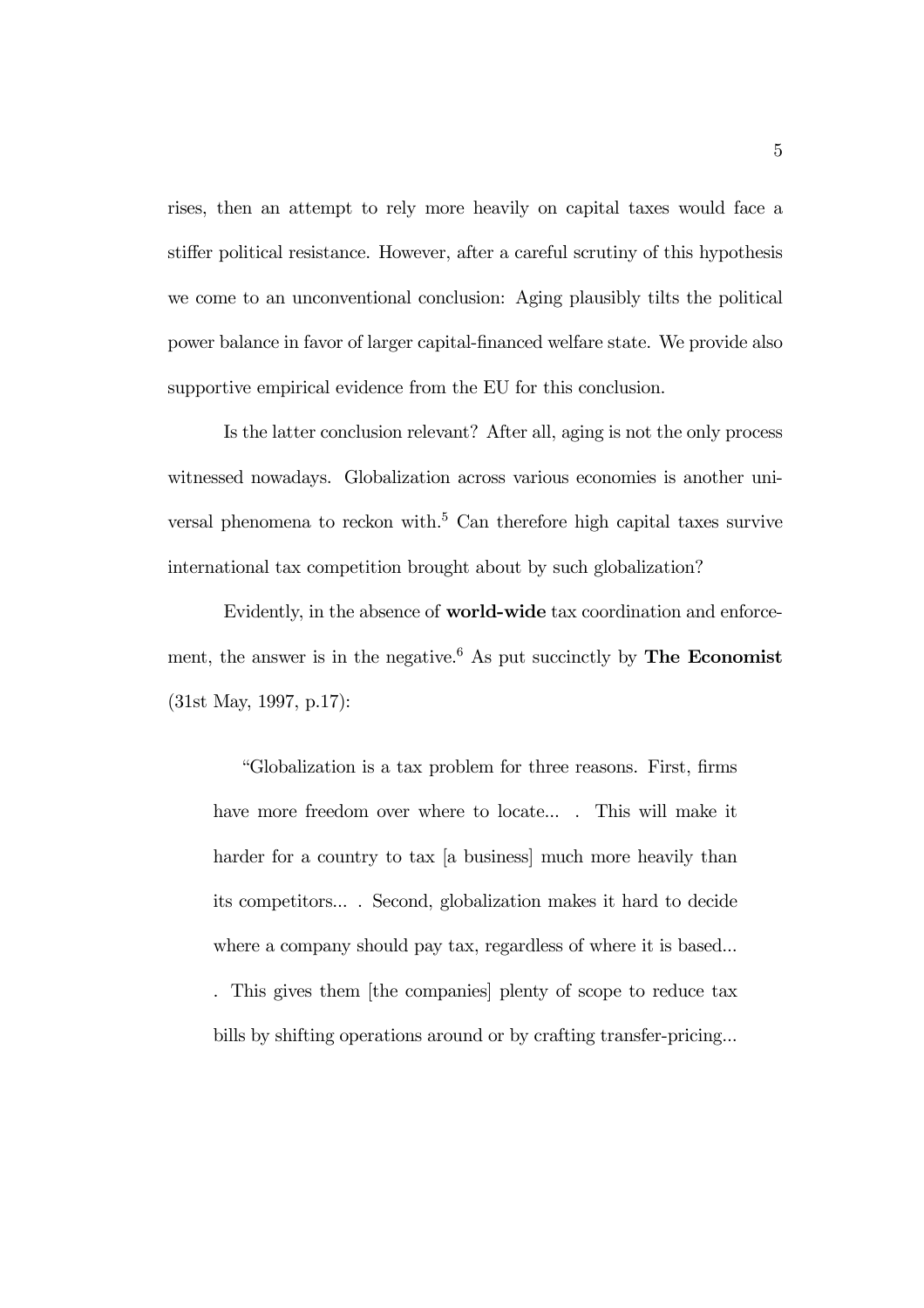. [Third], globalization... nibbles away at the edges of taxes on individuals. It is harder to tax personal income because skilled professional workers are more mobile than they were two decades ago."

Thus, we apply our political economy model again to assess the forces of globalization. The 2004 enlargement of the EU gives a stark example for the underlying downward pressure of tax competition. The new entrants have significantly lower corporate tax rates (zero in Estonia, for instance) than the original EU-15 countries (40% in Germany). It seems inevitable that the high tax countries will have to succumb to the forces of tax competition and sharply cut their corporate tax rates. The combined forces of aging, low-skill migration and globalization seem to be too strong for the welfare state to survive in its present size.

Indeed, most of the large industrialized economies have embarked in recent years on a track of trimming the generosity of their pension and other welfare-state programs. The general rules are quite straightforward: Raise retirement age and curtail benefits. Following the report of the Greenspan Committee (January, 1983), the U.S. has gradually raised the retirement age to reach 67 in the year 2027.<sup>7</sup> Similarly, but much later, France decided in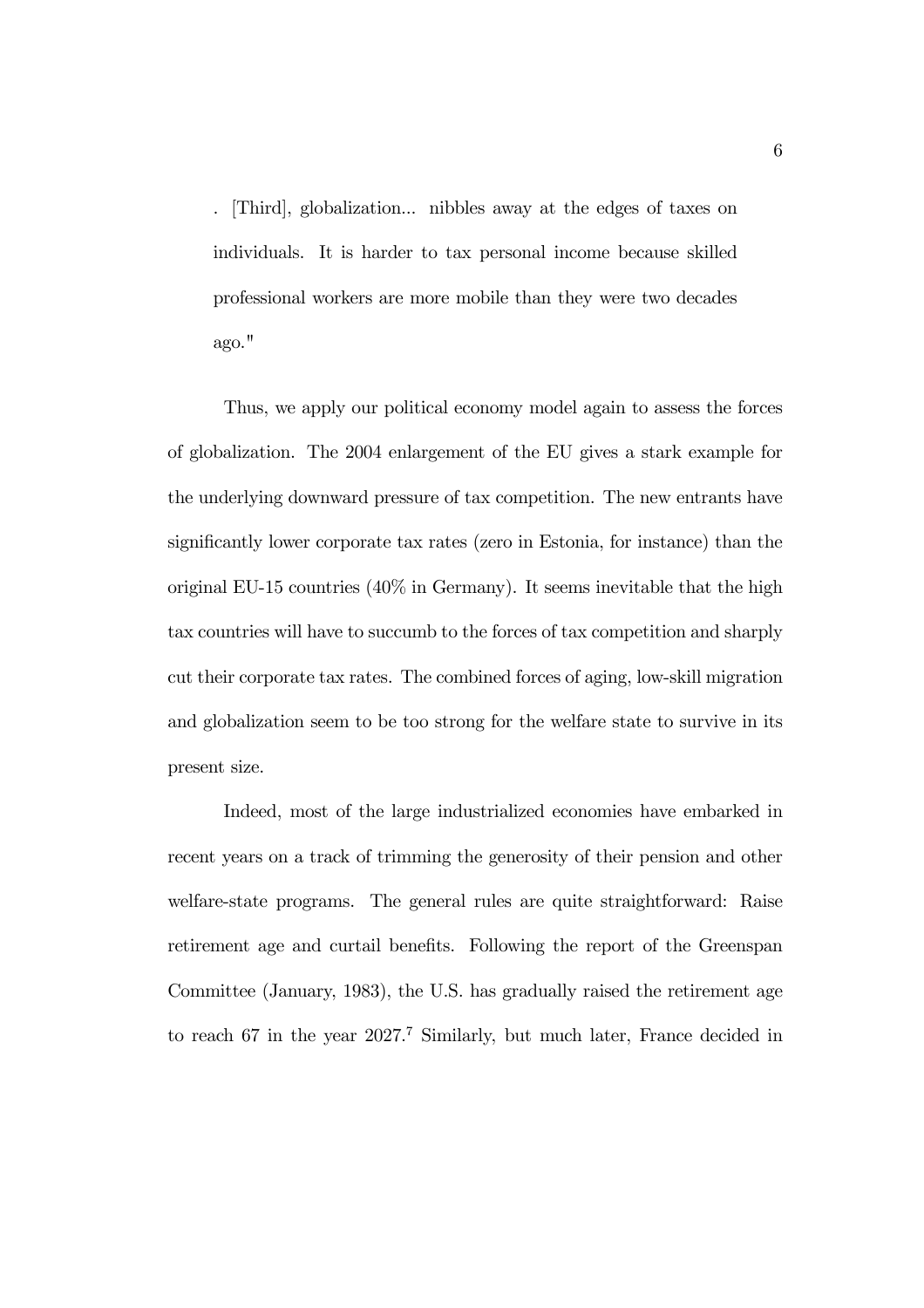July 2003 to require public sector workers (about one-fourth of the French workforce) to contribute to the state pension system for 40 years, instead of 37.5 years. Also, Germany, which already raised its retirement age from 63 to 65, has recently decided to raise it further to 67 between 2011 and 2035. With respect to curtailing benefits, this is usually accomplished by abandoning wage-indexation in favor of price-indexation (or by subjecting them to income taxation). Naturally, as real wages rise over time (due mostly to productivity increases), price-indexation is less generous to pensioners than wageindexation; see Cogan and Mitchell (2003) for the U.S. and Thode (2003) for Europe.

This treatise studies the decline of the welfare state from a politicaleconomy perspective. We uncover how the processes of aging and globalization (through migration, capital mobility, and international tax competition) team up together to change the political power balance and generate a public support for reforming the welfare state.

## Notes

1. These numbers are taken from Brooks (2003) who reports global trends in youth and old-age dependency in greater detail.

2. Occupational pension systems do not escape some of these implications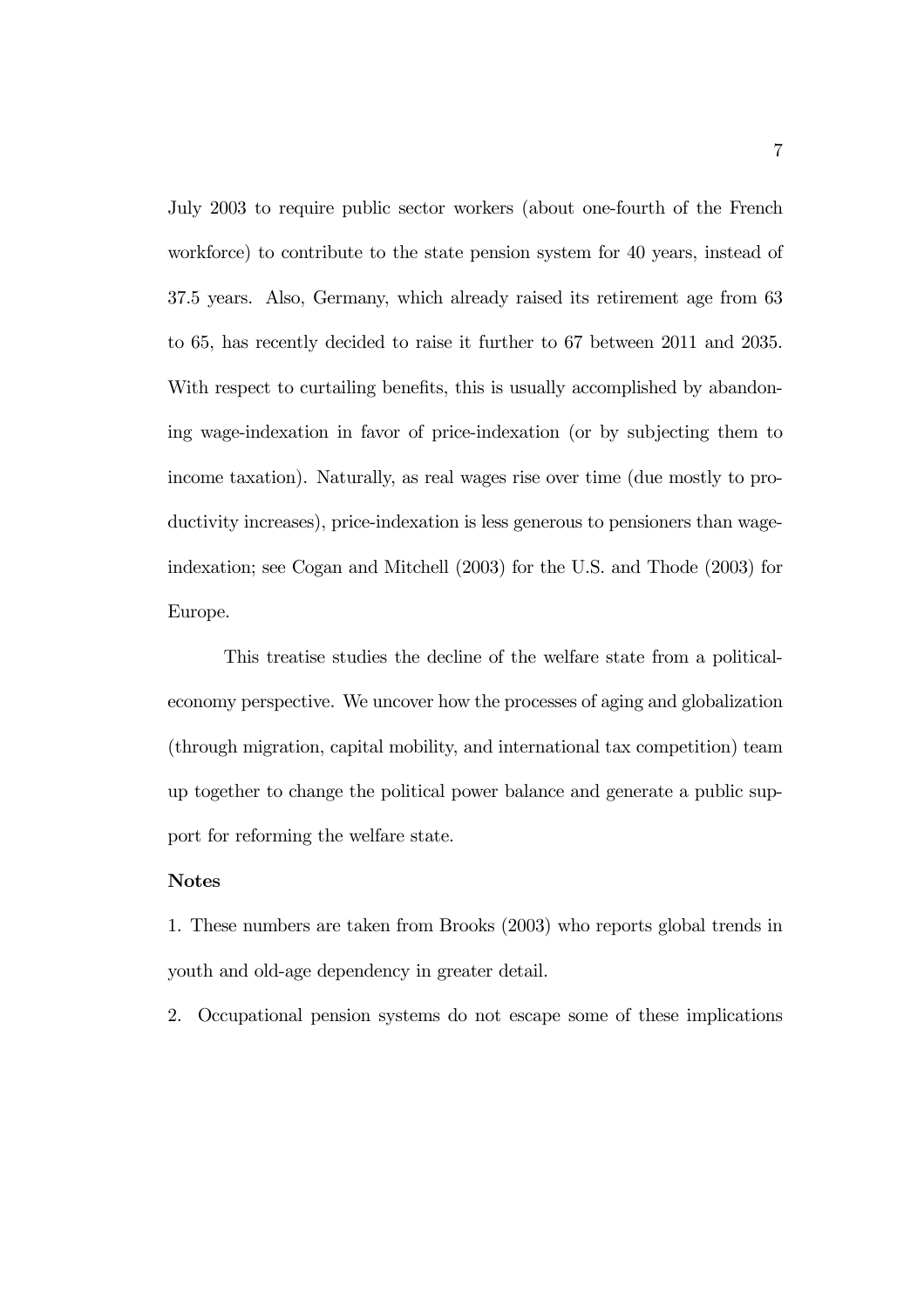either.

3. It is worth mentioning that the ceiling on the public deficit was in effect suspended in the November 2003 meeting of the EU ministers of finance. The ministers decided not to impose sanctions on Germany, France and Portugal for violating this ceiling. This puts doubt on whether the debt ceiling will be enforced.

4. This calculated deficit is totally different from the traditional definition of a govrnment debt, as the latter comprises only realized liabilities (that is, those liabilities backed by explicit papers).

5. Obstfeld and Taylor (2003) attempt to explain the historical development of globalization (in particular, international capital mobility) by politicaleconomy forces. After World War I, "newly-or better-enfranchised groups such as the working classes" contributed to severly impede capital mobility. The emerging peace and prosperity that followed World WAR II, and intensified after the end of the Cold War, unleashed political forces for freer capital mobility.

6. Sinn (1990) was one of the earliest economists to raise this issue; he expressed fears that the very foundation of the welfare state will disappear because of international tax competition.